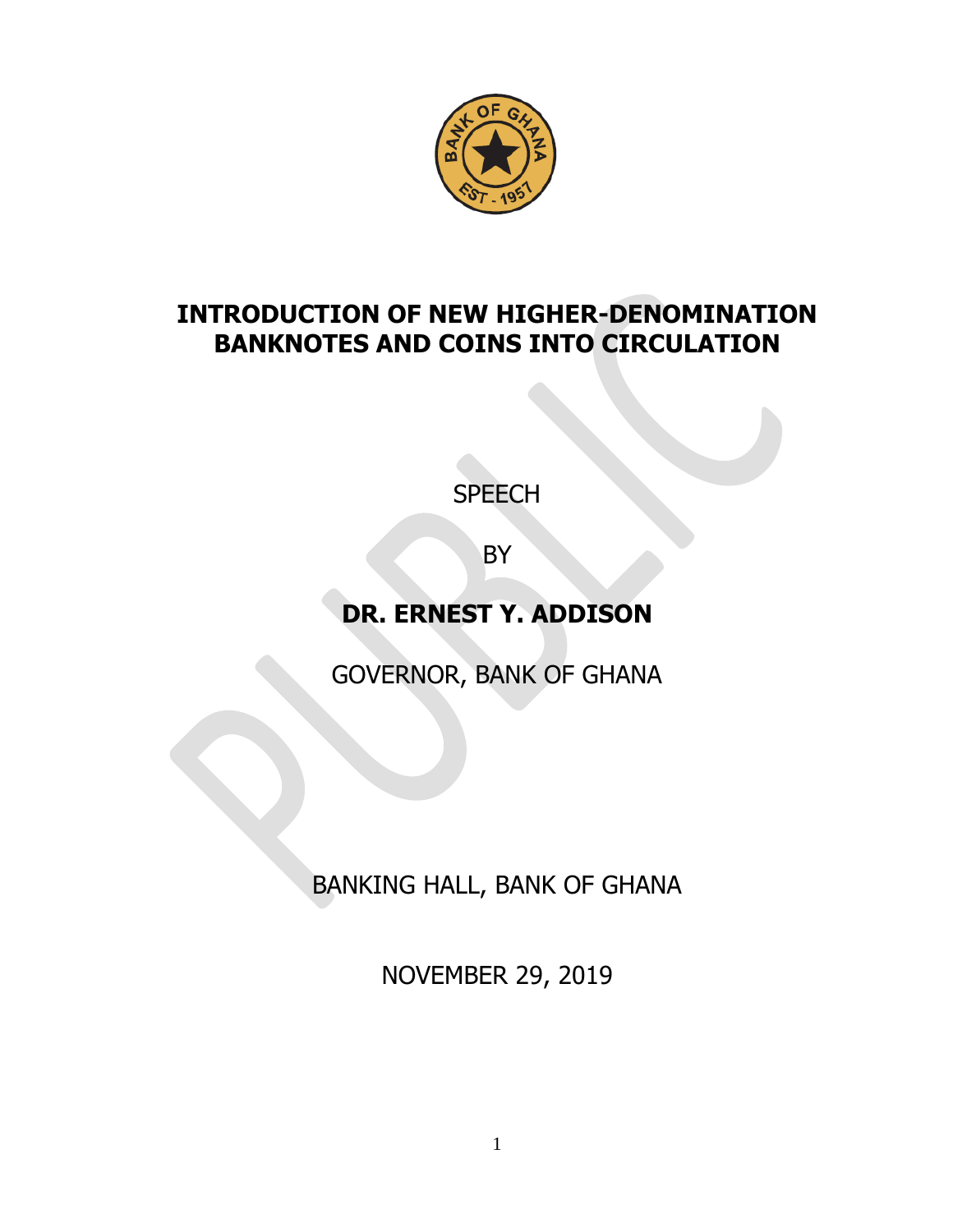**Members of the Board of Bank of Ghana, Representatives of Banks and Other Financial Institutions here present Invited Media Houses, Staff of Bank of Ghana,** 

**Ladies and Gentlemen,**

- **1.** A very good morning to you all. Let me first begin by thanking you all for honoring this invitation at a very short notice. I am fully aware of your busy schedules and I will be brief. The purpose for this meeting is to inform you of the introduction of two higher-denomination cedi banknotes and a GH¢2 coin.
- **2.** As you may recall, in May this year, the Bank of Ghana put into circulation, upgraded banknotes of the Ghana Cedi. The rationale for upgrading the banknotes was primarily to enhance the security features of the banknotes in the context of an evolving technological landscape and to bring on board features that will secure the currency and make it difficult for counterfeiting. In addition to enhancing the security features, the upgraded banknotes came with specific features to improve durability and enhance their machine readability. The upgrade exercise retained the design features of the existing series of banknotes and coins as introduced twelve years ago in 2007, in a redenomination exercise that sought to recalibrate the currency due to significant deadweight burden which was a legacy of long periods of high inflation and currency devaluation.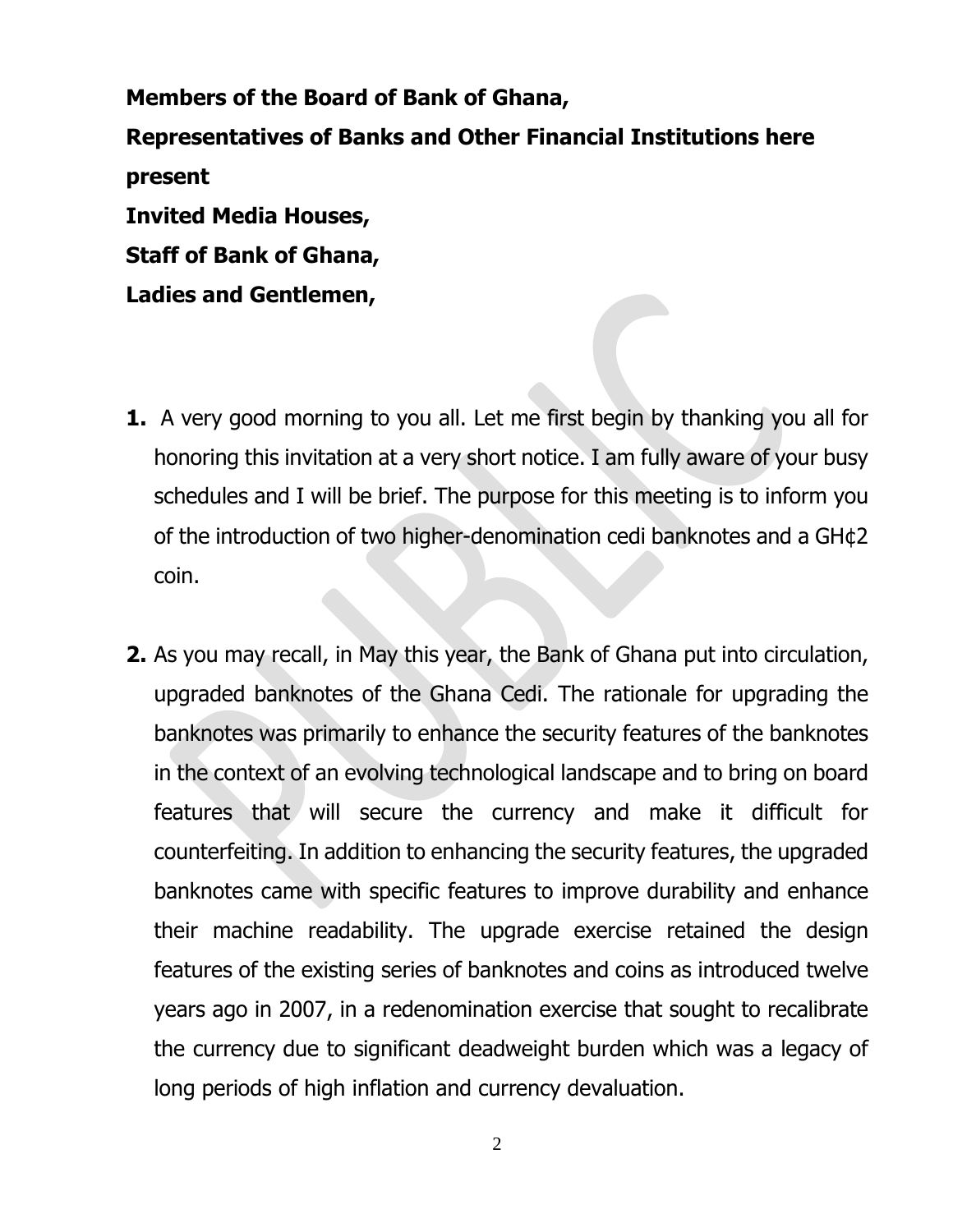- **3.** The redenomination exercise aimed to eliminate 4 Zeros from the existing unit of currencies in an attempt to introduce efficiency in the economy and remove the dead-weight burden on the economy associated with transactions. At the time of the redenomination, GH¢1 was equivalent to US\$1. The highest denomination then was GH¢50 and was equivalent to the US\$50. Twelve years after the redenomination exercise, sustained periods of high inflation and the perennial depreciation of the currency have eroded, in real terms, the face value of the series of the notes.
- **4.** As is the normal practice in all jurisdictions, Central Banks do periodically undertake a review of the structure of their currencies with the view to making sure that they are aligned with macroeconomic conditions and demand. In fact international best practices requires monetary authorities to review their currency regimes at intervals of between five (5) and ten (10) years with the aim of ensuring that demand for banknotes are well aligned with economic activity, address weaknesses and challenges associated with the management of notes and coins in circulation, assess the non-usage of a particular series to ensure efficiency in printing, and address technological innovations that impact the usage of currencies.
- **5.** Ladies and Gentlemen, a lot of thinking went into the decision to introduce the higher denomination banknotes. The structure of the banknote should align well with the needs of the people who use it for their daily transactions. We need banknotes and coins that are convenient for most people to use, high quality, secure and cost effective. Accordingly, in March 2017, the Bank of Ghana begun a process of conducting a thorough review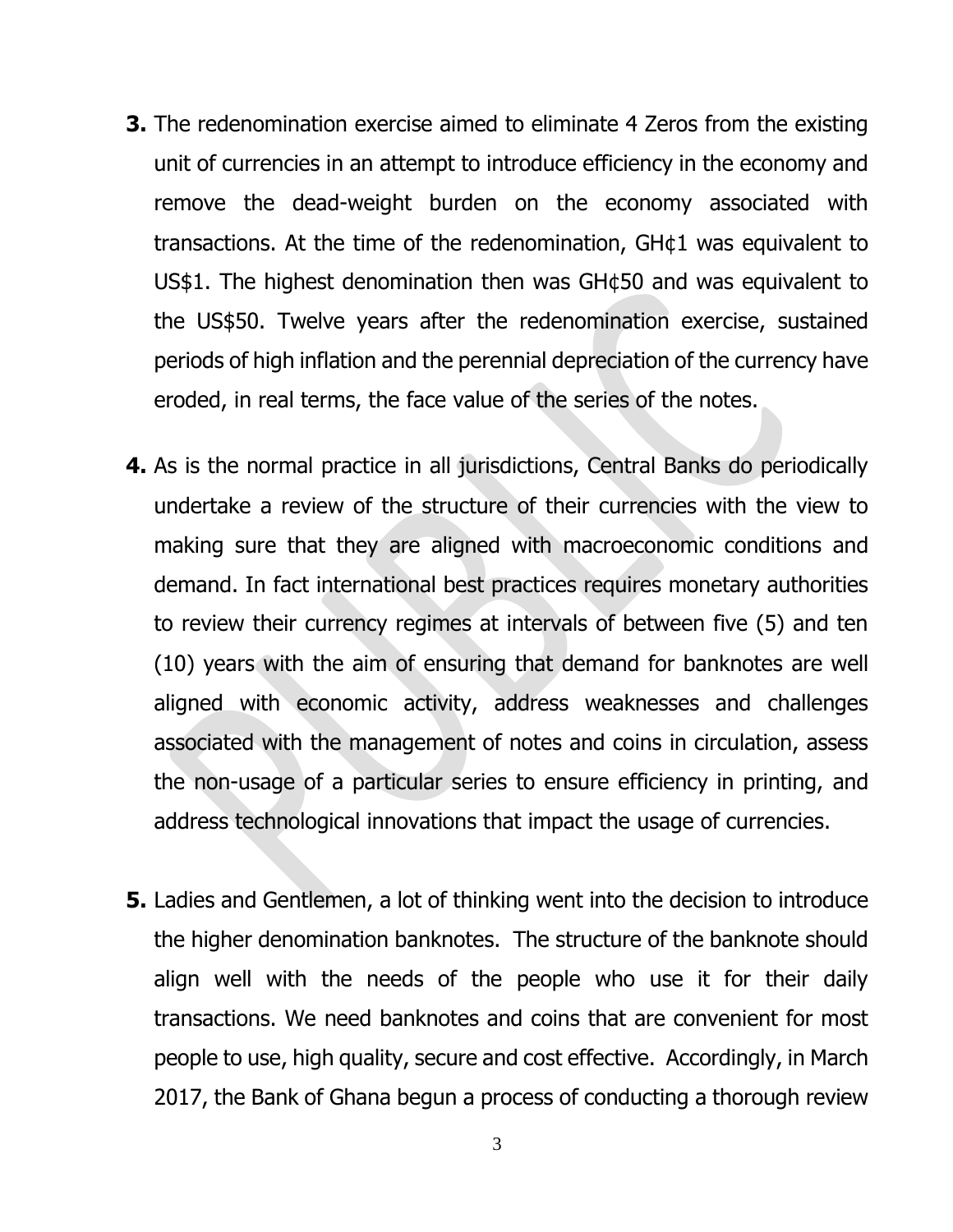of the structure of the currency including on the note/coin boundary and acceptability and use of the individual currency series. The review exercise which involved conducting a nationwide survey with market operatives, businesses and international stakeholders as well as some empirical exercise. The outcome of these exercise revealed the resurgence of deadweight burden issues on the economy due to past significant inflation and perennial depreciation of the currency, significant increase in the demand for higher denomination banknote and increased cost of printing.

- **6.** Today, in line with the results of the exercise, the Bank of Ghana is introducing a new GH¢2 coin, and GH¢100 and GH¢200 banknotes denominations into circulation to complement the existing series to ensure customer convenience and bring about efficiency in the printing of currency to generate savings for the country. These new higher value denominations will only restore partially the dollar value of the higher denomination GH¢200 to about US\$40, not quite close to levels in 2007, but high enough to significantly reduce the deadweight burden and high transaction cost in making high-valued purchases in a cash-based economy like Ghana.
- **7.** Ladies and Gentlemen, the introduction of these high value notes should not be misinterpreted to mean a shift away from the Central Banks policy of pursuing a cashless society and promoting the use of electronic modes of payments. While vigorously pursuing financial inclusion by accelerating the migration to e-payment platforms, we are also mindful of the relevance of cash in our day-to-day dealings. Undeniably, cash still remains the